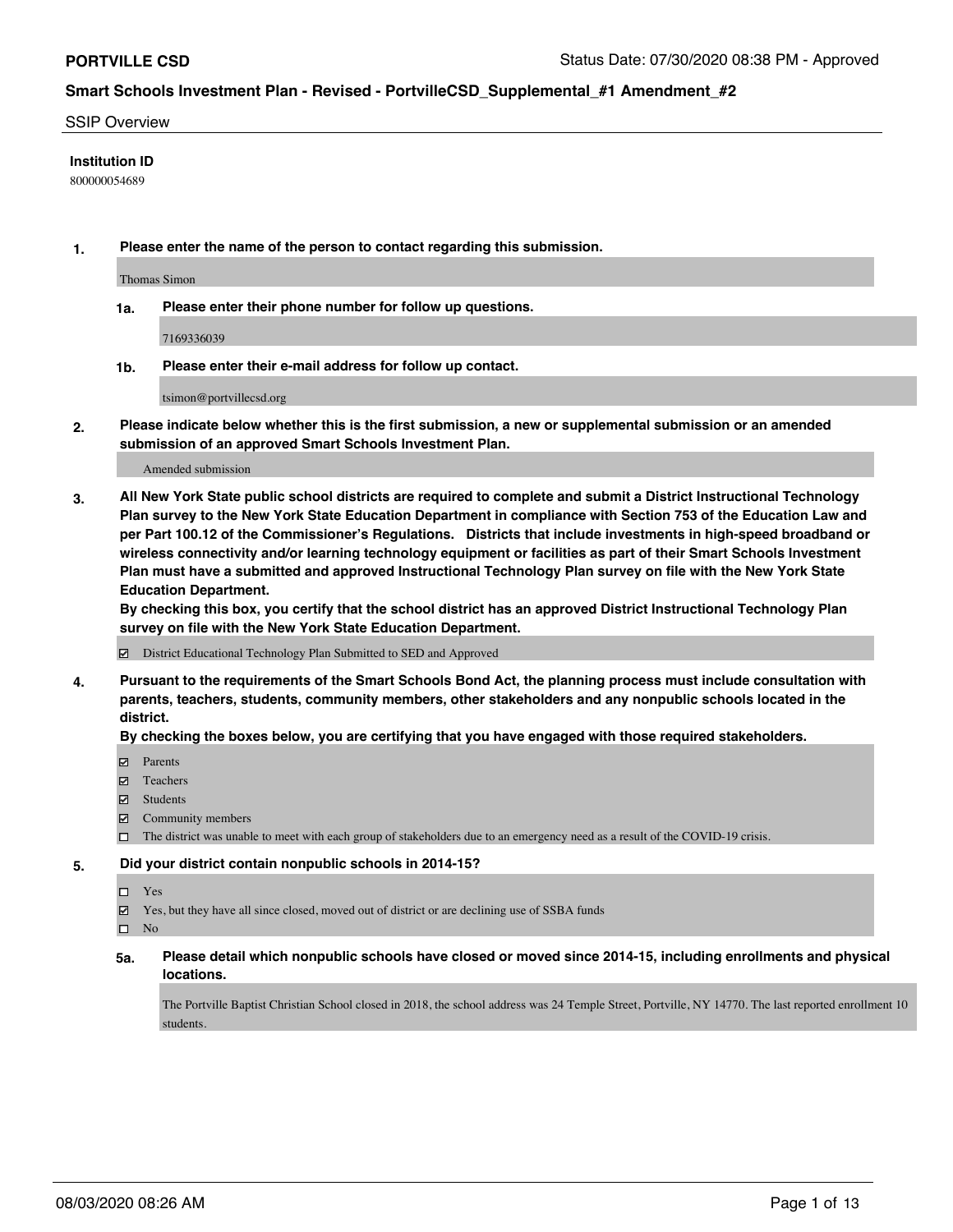### SSIP Overview

**6. Certify that the following required steps have taken place by checking the boxes below:**

- The district developed and the school board approved a preliminary Smart Schools Investment Plan.
- The preliminary plan was posted on the district website for at least 30 days. The district included an address to which any written comments on the plan should be sent.
- The school board conducted a hearing that enabled stakeholders to respond to the preliminary plan. This hearing may have occured as part of a normal Board meeting, but adequate notice of the event must have been provided through local media and the district website for at least two weeks prior to the meeting.
- $\Box$  The school board was unable to conduct a hearing that enabled stakeholders to respond to the preliminary plan due to an emergency need as a result of the COVID-19 crisis.
- The district prepared a final plan for school board approval and such plan has been approved by the school board.
- $\boxtimes$  The final proposed plan that has been submitted has been posted on the district's website.
- **6a. Please upload the proposed Smart Schools Investment Plan (SSIP) that was posted on the district's website, along with any supporting materials. Note that this should be different than your recently submitted Educational Technology Survey. The Final SSIP, as approved by the School Board, should also be posted on the website and remain there during the course of the projects contained therein.**

Smart\_School\_Investment\_Plan.pdf

**6b. Enter the webpage address where the final Smart Schools Investment Plan is posted. The Plan should remain posted for the life of the included projects.**

https://www.portvillecsd.org/o/portville-central-school/browse/31009

**7. Please enter an estimate of the total number of students and staff that will benefit from this Smart Schools Investment Plan based on the cumulative projects submitted to date.**

1,000

**8. An LEA/School District may partner with one or more other LEA/School Districts to form a consortium to pool Smart Schools Bond Act funds for a project that meets all other Smart School Bond Act requirements. Each school district participating in the consortium will need to file an approved Smart Schools Investment Plan for the project and submit a signed Memorandum of Understanding that sets forth the details of the consortium including the roles of each respective district.**

 $\Box$  The district plans to participate in a consortium to partner with other school district(s) to implement a Smart Schools project.

**9. Please enter the name and 6-digit SED Code for each LEA/School District participating in the Consortium.**

| Partner LEA/District | <b>ISED BEDS Code</b> |
|----------------------|-----------------------|
| (No Response)        | (No Response)         |

**10. Please upload a signed Memorandum of Understanding with all of the participating Consortium partners.**

(No Response)

**11. Your district's Smart Schools Bond Act Allocation is:**

\$974,908

### **12. Final 2014-15 BEDS Enrollment to calculate Nonpublic Sharing Requirement**

|            | <b>Public Enrollment</b> | l Nonpublic Enrollment | <b>Total Enrollment</b> | l Nonpublic Percentage |
|------------|--------------------------|------------------------|-------------------------|------------------------|
| Enrollment | 945                      |                        | 945.00                  | 0.00                   |

**13. This table compares each category budget total, as entered in that category's page, to the total expenditures listed in the category's expenditure table. Any discrepancies between the two must be resolved before submission.**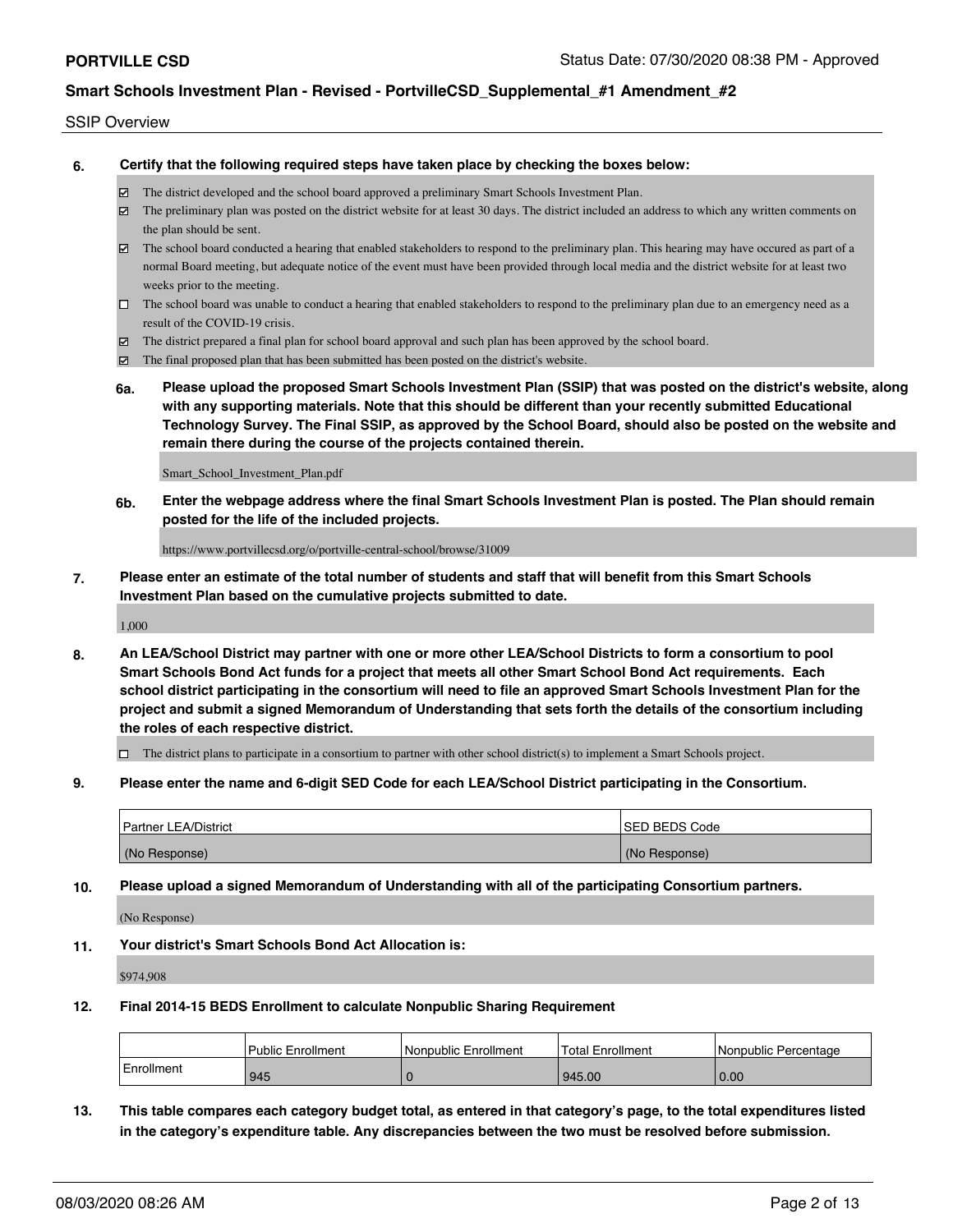SSIP Overview

|                                          | <b>Sub-Allocations</b> | <b>Expenditure Totals</b> | <b>Difference</b> |
|------------------------------------------|------------------------|---------------------------|-------------------|
| <b>School Connectivity</b>               | 0.00                   | 0.00                      | 0.00              |
| Connectivity Projects for<br>Communities | 0.00                   | 0.00                      | 0.00              |
| Classroom Technology                     | 1,474.00               | 1,474.00                  | 0.00              |
| Pre-Kindergarten Classrooms              | 0.00                   | 0.00                      | 0.00              |
| Replace Transportable<br>Classrooms      | 0.00                   | 0.00                      | 0.00              |
| <b>High-Tech Security Features</b>       | 0.00                   | 0.00                      | 0.00              |
| Nonpublic Loan                           | 0.00                   | 0.00                      | 0.00              |
| Totals:                                  | 1,474                  | 1,474                     | 0                 |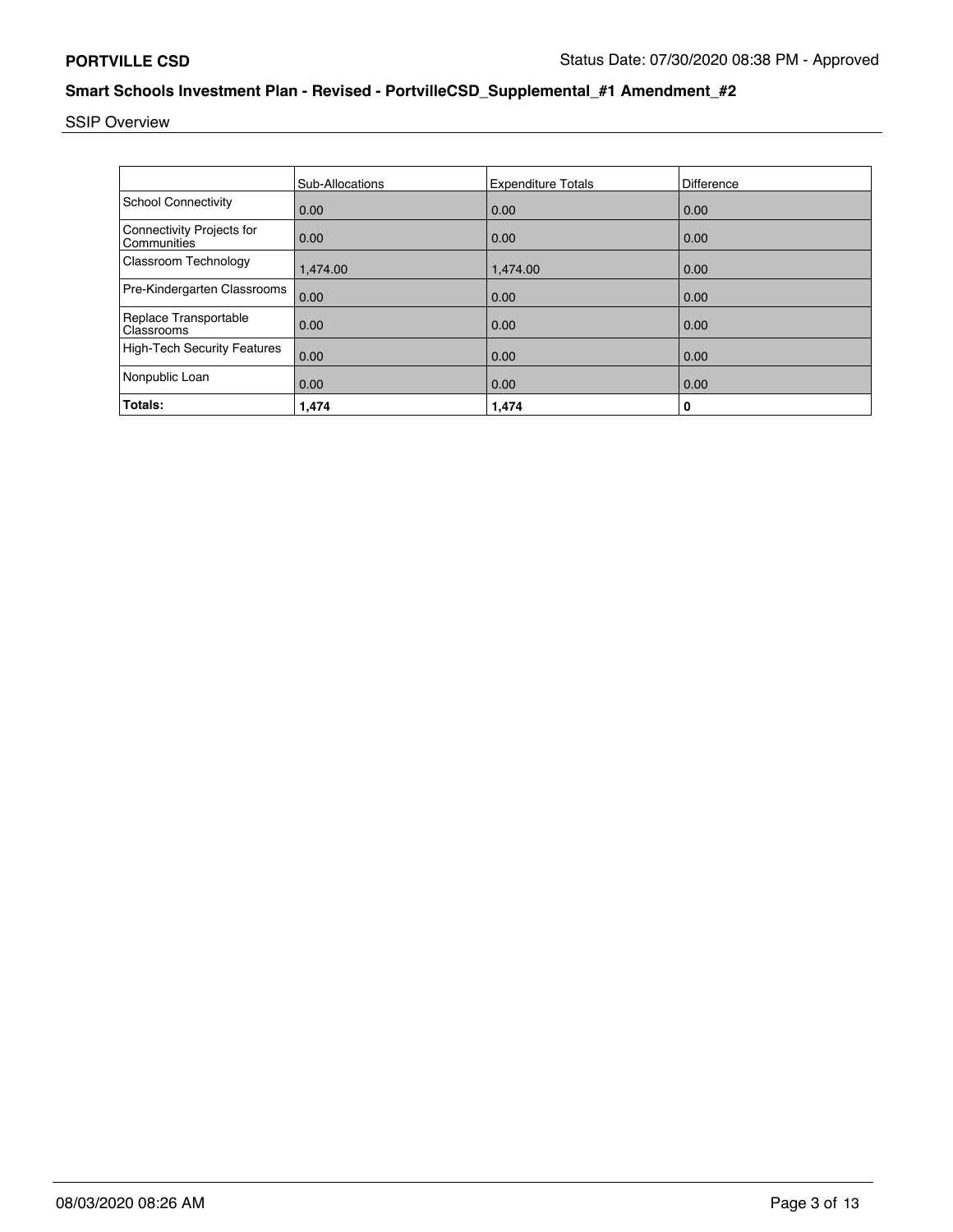School Connectivity

- **1. In order for students and faculty to receive the maximum benefit from the technology made available under the Smart Schools Bond Act, their school buildings must possess sufficient connectivity infrastructure to ensure that devices can be used during the school day. Smart Schools Investment Plans must demonstrate that:**
	- **• sufficient infrastructure that meets the Federal Communications Commission's 100 Mbps per 1,000 students standard currently exists in the buildings where new devices will be deployed, or**
	- **• is a planned use of a portion of Smart Schools Bond Act funds, or**
	- **• is under development through another funding source.**

**Smart Schools Bond Act funds used for technology infrastructure or classroom technology investments must increase the number of school buildings that meet or exceed the minimum speed standard of 100 Mbps per 1,000 students and staff within 12 months. This standard may be met on either a contracted 24/7 firm service or a "burstable" capability. If the standard is met under the burstable criteria, it must be:**

**1. Specifically codified in a service contract with a provider, and**

**2. Guaranteed to be available to all students and devices as needed, particularly during periods of high demand, such as computer-based testing (CBT) periods.**

**Please describe how your district already meets or is planning to meet this standard within 12 months of plan submission.**

(No Response)

**1a. If a district believes that it will be impossible to meet this standard within 12 months, it may apply for a waiver of this requirement, as described on the Smart Schools website. The waiver must be filed and approved by SED prior to submitting this survey.**

 $\Box$  By checking this box, you are certifying that the school district has an approved waiver of this requirement on file with the New York State Education Department.

**2. Connectivity Speed Calculator (Required). If the district currently meets the required speed, enter "Currently Met" in the last box: Expected Date When Required Speed Will be Met.**

|                  | l Number of   | Required Speed | Current Speed in | Expected Speed  | Expected Date                           |
|------------------|---------------|----------------|------------------|-----------------|-----------------------------------------|
|                  | Students      | lin Mbps       | Mbps             | Ito be Attained | When Required                           |
|                  |               |                |                  |                 | l Within 12 Months ISpeed Will be Met l |
| Calculated Speed | (No Response) | 0.00           | (No Response)    | l (No Response) | l (No Response)                         |

**3. Describe how you intend to use Smart Schools Bond Act funds for high-speed broadband and/or wireless connectivity projects in school buildings.**

(No Response)

**4. Describe the linkage between the district's District Instructional Technology Plan and how the proposed projects will improve teaching and learning. (There should be a link between your response to this question and your responses to Question 1 in Section IV - NYSED Initiatives Alignment: "Explain how the district use of instructional technology will serve as a part of a comprehensive and sustained effort to support rigorous academic standards attainment and performance improvement for students."** 

**Your answer should also align with your answers to the questions in Section II - Strategic Technology Planning and the associated Action Steps in Section III - Action Plan.)**

(No Response)

**5. If the district wishes to have students and staff access the Internet from wireless devices within the school building, or in close proximity to it, it must first ensure that it has a robust Wi-Fi network in place that has sufficient bandwidth to meet user demand.**

**Please describe how you have quantified this demand and how you plan to meet this demand.**

(No Response)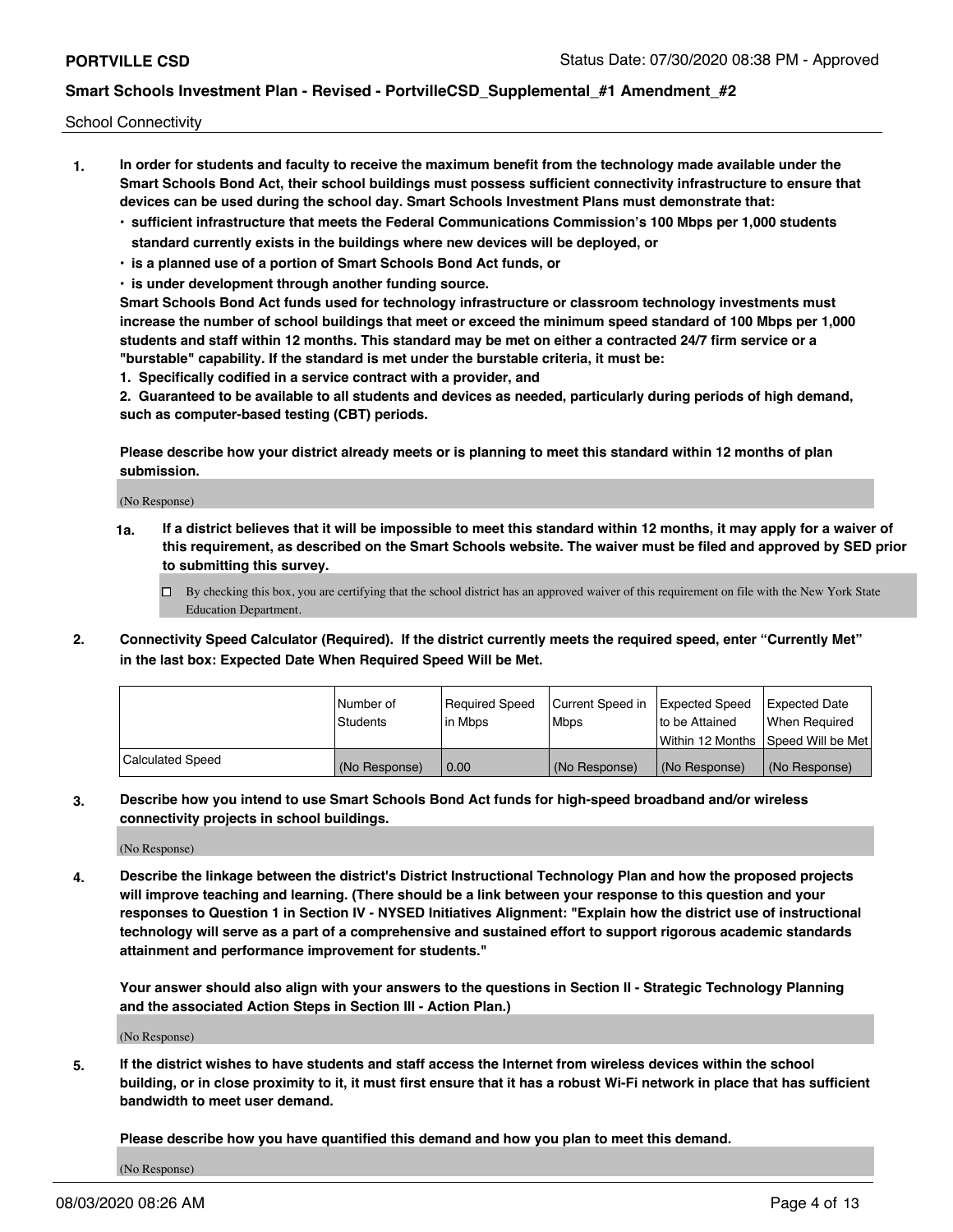School Connectivity

**6. Smart Schools plans with any expenditures in the School Connectivity category require a project number from the Office of Facilities Planning. Districts must submit an SSBA LOI and receive project numbers prior to submitting the SSIP. As indicated on the LOI, some projects may be eligible for a streamlined review and will not require a building permit.**

**Please indicate on a separate row each project number given to you by the Office of Facilities Planning.**

| Project Number |  |
|----------------|--|
| (No Response)  |  |

**7. Certain high-tech security and connectivity infrastructure projects may be eligible for an expedited review process as determined by the Office of Facilities Planning.**

### **Was your project deemed eligible for streamlined review?**

(No Response)

### **8. Include the name and license number of the architect or engineer of record.**

| Name          | License Number |
|---------------|----------------|
| (No Response) | (No Response)  |

### **9. Public Expenditures – Loanable (Counts toward the nonpublic loan calculation)**

| Select the allowable expenditure type.<br>Repeat to add another item under each type. | <b>PUBLIC</b> Items to be<br>l Purchased | Quantity           | Cost Per Item    | <b>Total Cost</b> |
|---------------------------------------------------------------------------------------|------------------------------------------|--------------------|------------------|-------------------|
| (No Response)                                                                         | (No Response)                            | l (No<br>Response) | (No<br>Response) | 0.00              |
|                                                                                       |                                          | -0                 | 0.00             |                   |

### **10. Public Expenditures – Non-Loanable (Does not count toward nonpublic loan calculation)**

| Select the allowable expenditure<br>type.<br>Repeat to add another item under<br>each type. | <b>PUBLIC</b> Items to be purchased | Quantity      | Cost per Item | <b>Total Cost</b> |
|---------------------------------------------------------------------------------------------|-------------------------------------|---------------|---------------|-------------------|
| (No Response)                                                                               | (No Response)                       | (No Response) | (No Response) | 0.00              |
|                                                                                             |                                     | υ             | 0.00          |                   |

### **11. Final 2014-15 BEDS Enrollment to calculate Nonpublic Sharing Requirement (no changes allowed.)**

|            | Public Enrollment | Nonpublic Enrollment | Total Enrollment | l Nonpublic Percentage |
|------------|-------------------|----------------------|------------------|------------------------|
| Enrollment | 945               |                      | 945.00           | 0.00                   |

### **12. Total Public Budget - Loanable (Counts toward the nonpublic loan calculation)**

|                                                      | l Public Allocations | <b>Estimated Nonpublic Loan</b><br>Amount | Estimated Total Sub-Allocations |
|------------------------------------------------------|----------------------|-------------------------------------------|---------------------------------|
| Network/Access Costs                                 | (No Response)        | 0.00                                      | 0.00                            |
| School Internal Connections and<br><b>Components</b> | (No Response)        | 0.00                                      | 0.00                            |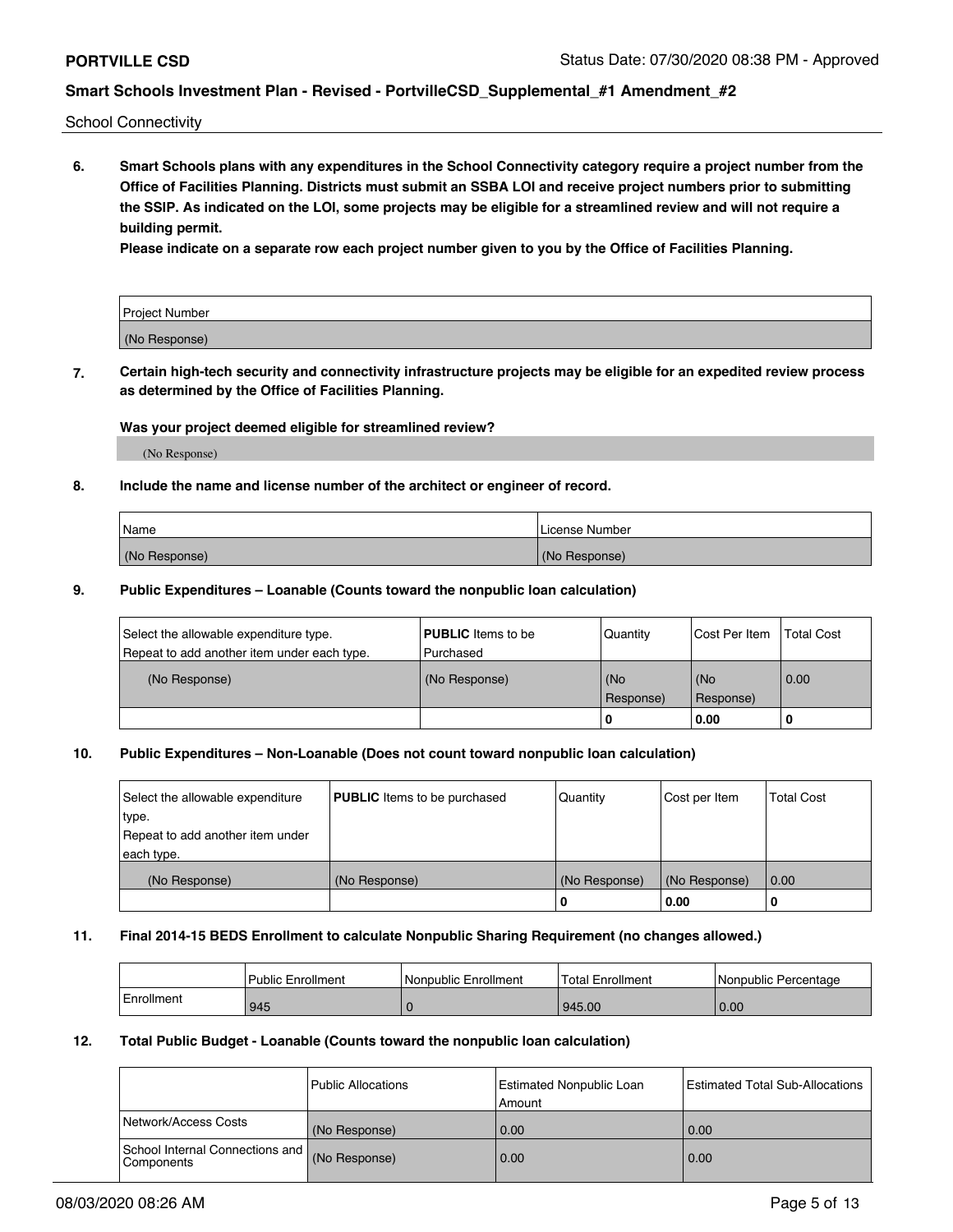School Connectivity

|                | l Public Allocations | <b>Estimated Nonpublic Loan</b><br>Amount | <b>Estimated Total Sub-Allocations</b> |
|----------------|----------------------|-------------------------------------------|----------------------------------------|
| <b>Other</b>   | (No Response)        | 0.00                                      | 0.00                                   |
| <b>Totals:</b> | 0.00                 | 0                                         | ш                                      |

## **13. Total Public Budget – Non-Loanable (Does not count toward the nonpublic loan calculation)**

| Sub-<br>Allocation |
|--------------------|
| (No Response)      |
| (No Response)      |
| (No Response)      |
| (No Response)      |
| (No Response)      |
| (No Response)      |
| (No Response)      |
| 0.00               |
|                    |

## **14. School Connectivity Totals**

|                          | Total Sub-Allocations |
|--------------------------|-----------------------|
| Total Loanable Items     | 0.00                  |
| Total Non-loanable Items | 0.00                  |
| Totals:                  | 0                     |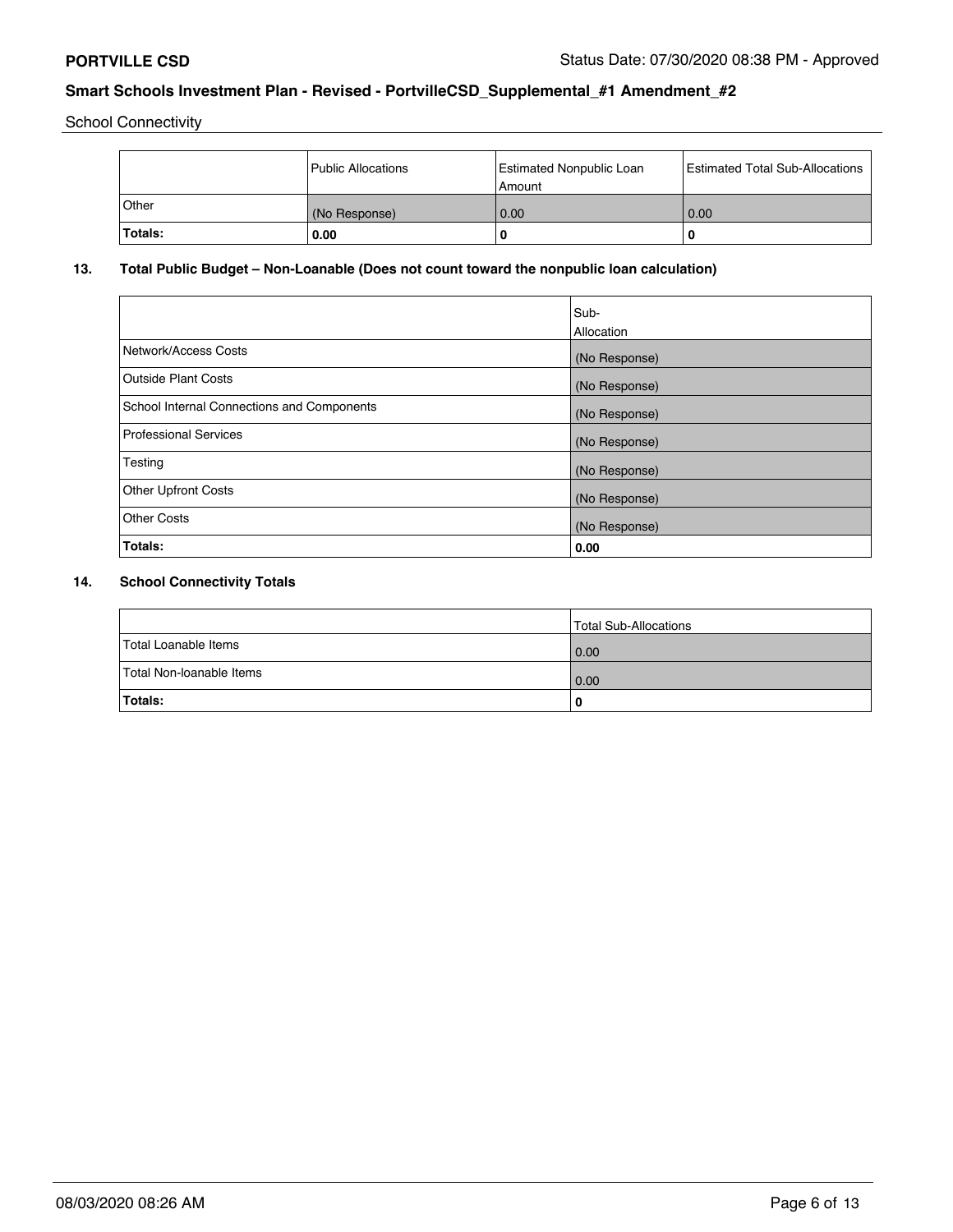Community Connectivity (Broadband and Wireless)

**1. Describe how you intend to use Smart Schools Bond Act funds for high-speed broadband and/or wireless connectivity projects in the community.**

(No Response)

**2. Please describe how the proposed project(s) will promote student achievement and increase student and/or staff access to the Internet in a manner that enhances student learning and/or instruction outside of the school day and/or school building.**

(No Response)

**3. Community connectivity projects must comply with all the necessary local building codes and regulations (building and related permits are not required prior to plan submission).**

 $\Box$  I certify that we will comply with all the necessary local building codes and regulations.

**4. Please describe the physical location of the proposed investment.**

(No Response)

**5. Please provide the initial list of partners participating in the Community Connectivity Broadband Project, along with their Federal Tax Identification (Employer Identification) number.**

| <b>Project Partners</b> | l Federal ID # |
|-------------------------|----------------|
| (No Response)           | (No Response)  |

**6. Please detail the type, quantity, per unit cost and total cost of the eligible items under each sub-category.**

| Select the allowable expenditure | Item to be purchased | Quantity      | Cost per Item | <b>Total Cost</b> |
|----------------------------------|----------------------|---------------|---------------|-------------------|
| type.                            |                      |               |               |                   |
| Repeat to add another item under |                      |               |               |                   |
| each type.                       |                      |               |               |                   |
| (No Response)                    | (No Response)        | (No Response) | (No Response) | 0.00              |
|                                  |                      | o             | 0.00          | 0                 |

**7. If you are submitting an allocation for Community Connectivity, complete this table.**

**Note that the calculated Total at the bottom of the table must equal the Total allocation for this category that you entered in the SSIP Overview overall budget.**

|                                    | Sub-Allocation |
|------------------------------------|----------------|
| Network/Access Costs               | (No Response)  |
| <b>Outside Plant Costs</b>         | (No Response)  |
| <b>Tower Costs</b>                 | (No Response)  |
| <b>Customer Premises Equipment</b> | (No Response)  |
| <b>Professional Services</b>       | (No Response)  |
| Testing                            | (No Response)  |
| <b>Other Upfront Costs</b>         | (No Response)  |
| <b>Other Costs</b>                 | (No Response)  |
| Totals:                            | 0.00           |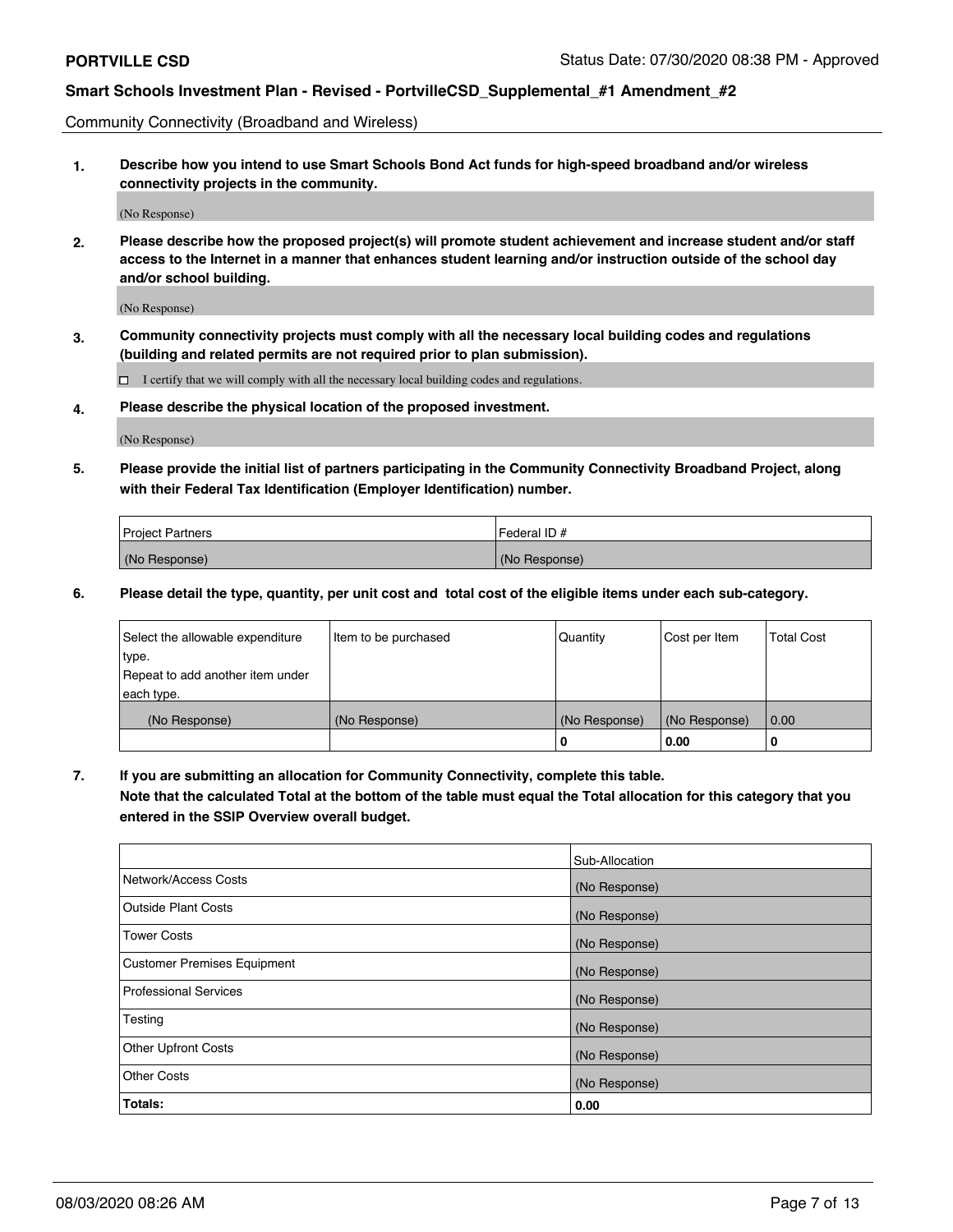### Classroom Learning Technology

**1. In order for students and faculty to receive the maximum benefit from the technology made available under the Smart Schools Bond Act, their school buildings must possess sufficient connectivity infrastructure to ensure that devices can be used during the school day. Smart Schools Investment Plans must demonstrate that sufficient infrastructure that meets the Federal Communications Commission's 100 Mbps per 1,000 students standard currently exists in the buildings where new devices will be deployed, or is a planned use of a portion of Smart Schools Bond Act funds, or is under development through another funding source. Smart Schools Bond Act funds used for technology infrastructure or classroom technology investments must increase the number of school buildings that meet or exceed the minimum speed standard of 100 Mbps per 1,000 students and staff within 12 months. This standard may be met on either a contracted 24/7 firm service or a "burstable" capability. If the standard is met under the burstable criteria, it must be:**

**1. Specifically codified in a service contract with a provider, and**

**2. Guaranteed to be available to all students and devices as needed, particularly during periods of high demand, such as computer-based testing (CBT) periods.**

**Please describe how your district already meets or is planning to meet this standard within 12 months of plan submission.**

(No Response)

- **1a. If a district believes that it will be impossible to meet this standard within 12 months, it may apply for a waiver of this requirement, as described on the Smart Schools website. The waiver must be filed and approved by SED prior to submitting this survey.**
	- By checking this box, you are certifying that the school district has an approved waiver of this requirement on file with the New York State Education Department.
- **2. Connectivity Speed Calculator (Required). If the district currently meets the required speed, enter "Currently Met" in the last box: Expected Date When Required Speed Will be Met.**

|                         | l Number of   | Required Speed | Current Speed in | <b>Expected Speed</b> | <b>Expected Date</b>                |
|-------------------------|---------------|----------------|------------------|-----------------------|-------------------------------------|
|                         | Students      | l in Mbps      | l Mbps           | to be Attained        | When Required                       |
|                         |               |                |                  |                       | Within 12 Months  Speed Will be Met |
| <b>Calculated Speed</b> | (No Response) | 0.00           | (No Response)    | (No Response)         | (No Response)                       |

**3. If the district wishes to have students and staff access the Internet from wireless devices within the school building, or in close proximity to it, it must first ensure that it has a robust Wi-Fi network in place that has sufficient bandwidth to meet user demand.**

**Please describe how you have quantified this demand and how you plan to meet this demand.**

(No Response)

**4. All New York State public school districts are required to complete and submit an Instructional Technology Plan survey to the New York State Education Department in compliance with Section 753 of the Education Law and per Part 100.12 of the Commissioner's Regulations.**

**Districts that include educational technology purchases as part of their Smart Schools Investment Plan must have a submitted and approved Instructional Technology Plan survey on file with the New York State Education Department.**

- By checking this box, you are certifying that the school district has an approved Instructional Technology Plan survey on file with the New York State Education Department.
- **5. Describe the devices you intend to purchase and their compatibility with existing or planned platforms or systems. Specifically address the adequacy of each facility's electrical, HVAC and other infrastructure necessary to install and support the operation of the planned technology.**

The Portville Central School SSIP Supplemental #1 Ammendment #2 is being submitted to reflect the following necessary changes to expenditures of the items described below:

TeacherGeek Maker Cart Ultimate Stem Solution: Price increase

DYNOmite Dynamometer Pro Small Engine Reaction Kit #011-020-22: Price increase, initial price quote did not include shipping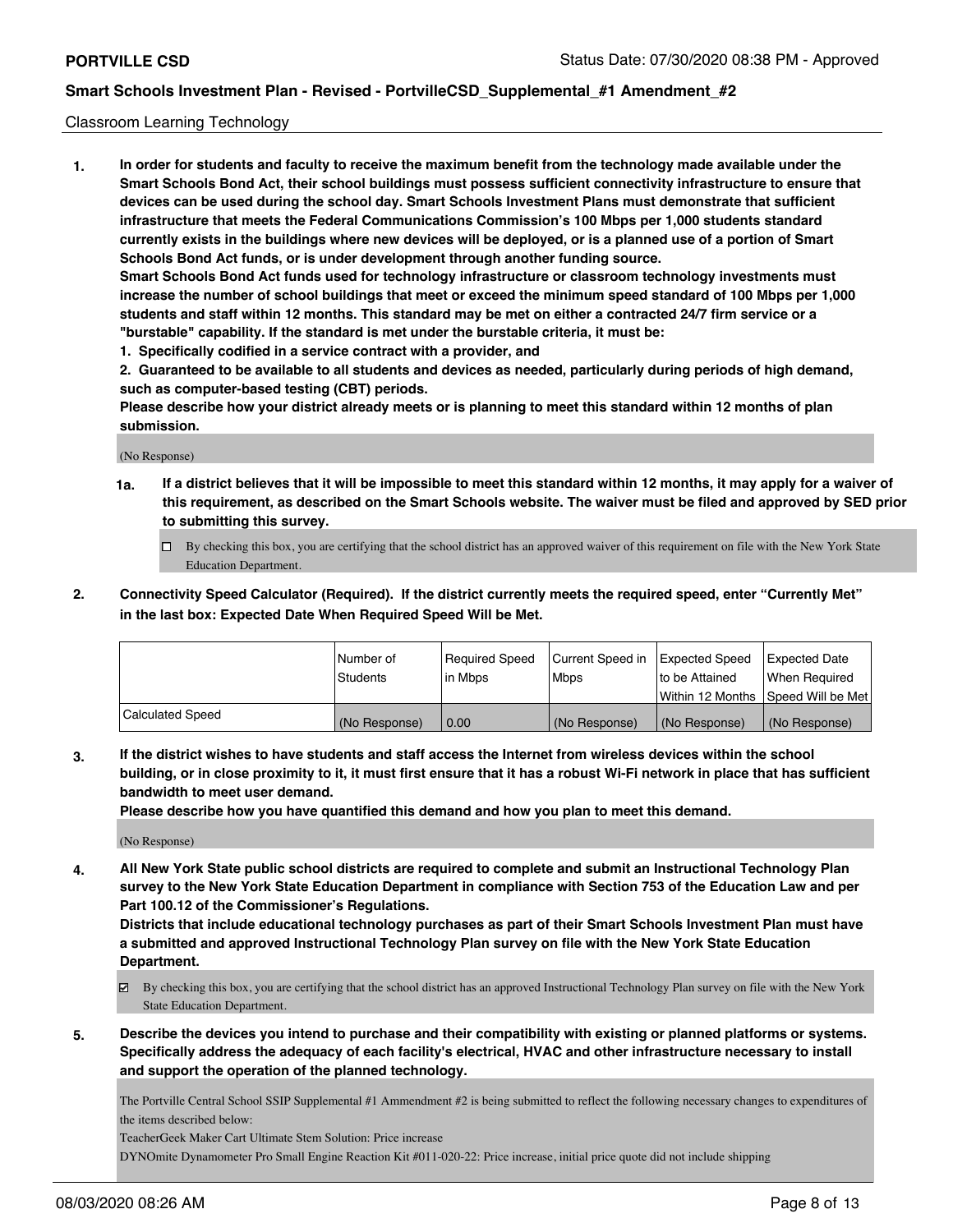### Classroom Learning Technology

- **6. Describe how the proposed technology purchases will:**
	- **> enhance differentiated instruction;**
	- **> expand student learning inside and outside the classroom;**
	- **> benefit students with disabilities and English language learners; and**
	- **> contribute to the reduction of other learning gaps that have been identified within the district.**

**The expectation is that districts will place a priority on addressing the needs of students who struggle to succeed in a rigorous curriculum. Responses in this section should specifically address this concern and align with the district's Instructional Technology Plan (in particular Question 2 of E. Curriculum and Instruction: "Does the district's instructional technology plan address the needs of students with disabilities to ensure equitable access to instruction, materials and assessments?" and Question 3 of the same section: "Does the district's instructional technology plan address the provision of assistive technology specifically for students with disabilities to ensure access to and participation in the general curriculum?")**

**In addition, describe how the district ensures equitable access to instruction, materials and assessments and participation in the general curriculum for both SWD and English Language Learners/Multilingual Learners (ELL/MLL) students.**

(No Response)

**7. Where appropriate, describe how the proposed technology purchases will enhance ongoing communication with parents and other stakeholders and help the district facilitate technology-based regional partnerships, including distance learning and other efforts.**

(No Response)

**8. Describe the district's plan to provide professional development to ensure that administrators, teachers and staff can employ the technology purchased to enhance instruction successfully.**

**Note: This response should be aligned and expanded upon in accordance with your district's response to Question 1 of F. Professional Development of your Instructional Technology Plan: "Please provide a summary of professional development offered to teachers and staff, for the time period covered by this plan, to support technology to enhance teaching and learning. Please include topics, audience and method of delivery within your summary."**

(No Response)

- **9. Districts must contact one of the SUNY/CUNY teacher preparation programs listed on the document on the left side of the page that supplies the largest number of the district's new teachers to request advice on innovative uses and best practices at the intersection of pedagogy and educational technology.**
	- $\boxtimes$  By checking this box, you certify that you have contacted the SUNY/CUNY teacher preparation program that supplies the largest number of your new teachers to request advice on these issues.
	- **9a. Please enter the name of the SUNY or CUNY Institution that you contacted.**

Fredonia

**9b. Enter the primary Institution phone number.**

7166733311

**9c. Enter the name of the contact person with whom you consulted and/or will be collaborating with on innovative uses of technology and best practices.**

Christine Givner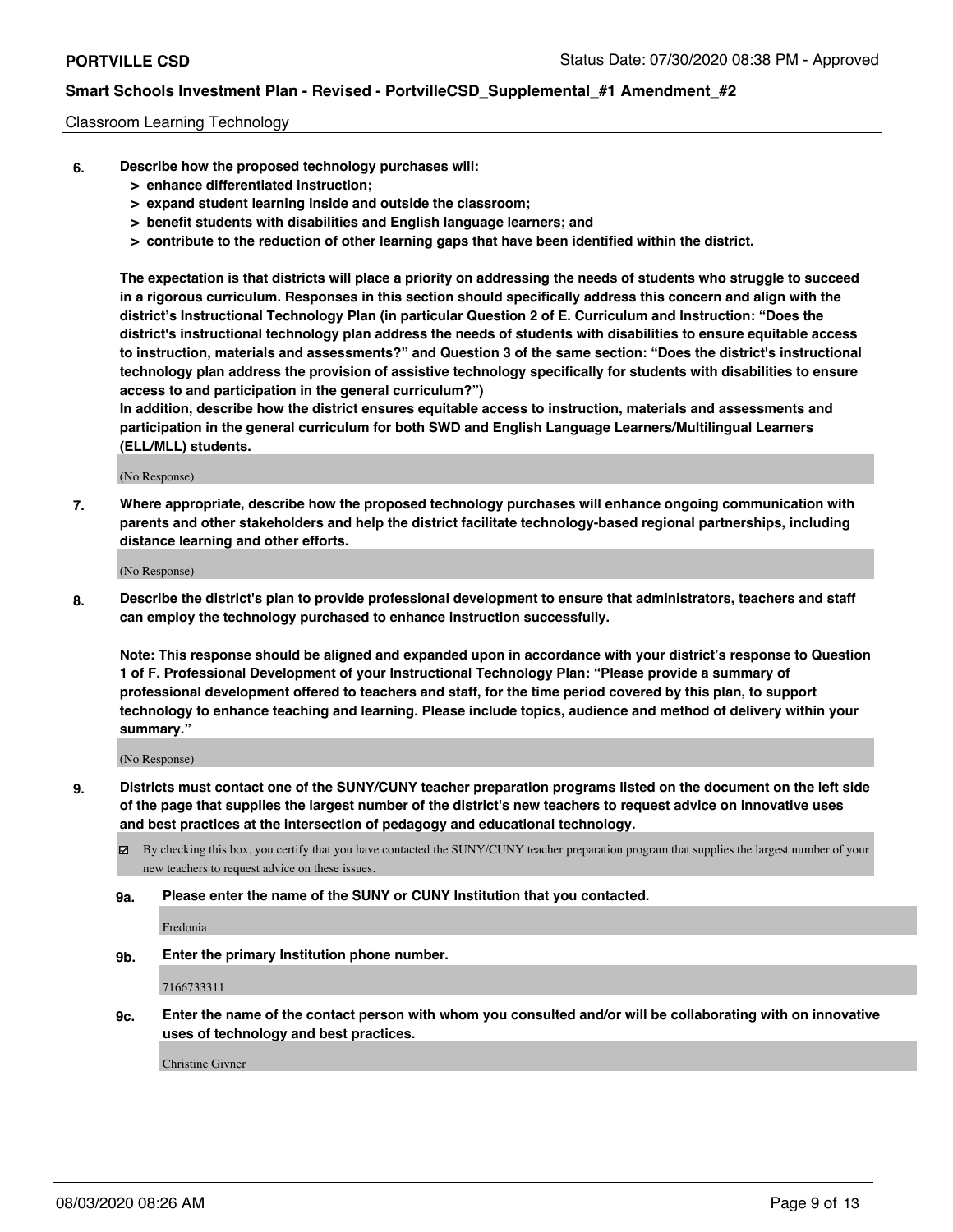### Classroom Learning Technology

**10. To ensure the sustainability of technology purchases made with Smart Schools funds, districts must demonstrate a long-term plan to maintain and replace technology purchases supported by Smart Schools Bond Act funds. This sustainability plan shall demonstrate a district's capacity to support recurring costs of use that are ineligible for Smart Schools Bond Act funding such as device maintenance, technical support, Internet and wireless fees, maintenance of hotspots, staff professional development, building maintenance and the replacement of incidental items. Further, such a sustainability plan shall include a long-term plan for the replacement of purchased devices and equipment at the end of their useful life with other funding sources.**

 $\square$  By checking this box, you certify that the district has a sustainability plan as described above.

**11. Districts must ensure that devices purchased with Smart Schools Bond funds will be distributed, prepared for use, maintained and supported appropriately. Districts must maintain detailed device inventories in accordance with generally accepted accounting principles.**

By checking this box, you certify that the district has a distribution and inventory management plan and system in place.

**12. Please detail the type, quantity, per unit cost and total cost of the eligible items under each sub-category.**

| Select the allowable expenditure | Iltem to be Purchased                                             | Quantity       | Cost per Item | <b>Total Cost</b> |
|----------------------------------|-------------------------------------------------------------------|----------------|---------------|-------------------|
| type.                            |                                                                   |                |               |                   |
| Repeat to add another item under |                                                                   |                |               |                   |
| each type.                       |                                                                   |                |               |                   |
| <b>Other Costs</b>               | TeacherGeek Maker Cart Ultimate<br><b>Stem Solution</b>           | $\overline{2}$ | 290.00        | 580.00            |
| <b>Other Costs</b>               | DYNOmite Dynamometer Pro Small<br>Engine Reaction Kit #011-020-2K |                | 894.00        | 894.00            |
|                                  |                                                                   | 3              | 1,184.00      | 1,474             |

### **13. Final 2014-15 BEDS Enrollment to calculate Nonpublic Sharing Requirement (no changes allowed.)**

|            | Public Enrollment | Nonpublic Enrollment | Total Enrollment | l Nonpublic<br>l Percentage |
|------------|-------------------|----------------------|------------------|-----------------------------|
| Enrollment | 945               |                      | 945.00           | 0.00                        |

### **14. If you are submitting an allocation for Classroom Learning Technology complete this table.**

|                          | Public School Sub-Allocation | <b>Estimated Nonpublic Loan</b><br>Amount<br>(Based on Percentage Above) | Estimated Total Public and<br>Nonpublic Sub-Allocation |
|--------------------------|------------------------------|--------------------------------------------------------------------------|--------------------------------------------------------|
| Interactive Whiteboards  | (No Response)                | 0.00                                                                     | 0.00                                                   |
| <b>Computer Servers</b>  | (No Response)                | 0.00                                                                     | 0.00                                                   |
| <b>Desktop Computers</b> | (No Response)                | 0.00                                                                     | 0.00                                                   |
| <b>Laptop Computers</b>  | (No Response)                | 0.00                                                                     | 0.00                                                   |
| <b>Tablet Computers</b>  | (No Response)                | 0.00                                                                     | 0.00                                                   |
| <b>Other Costs</b>       | 1,474.00                     | 0.00                                                                     | 1,474.00                                               |
| Totals:                  | 1,474.00                     | 0                                                                        | 1,474                                                  |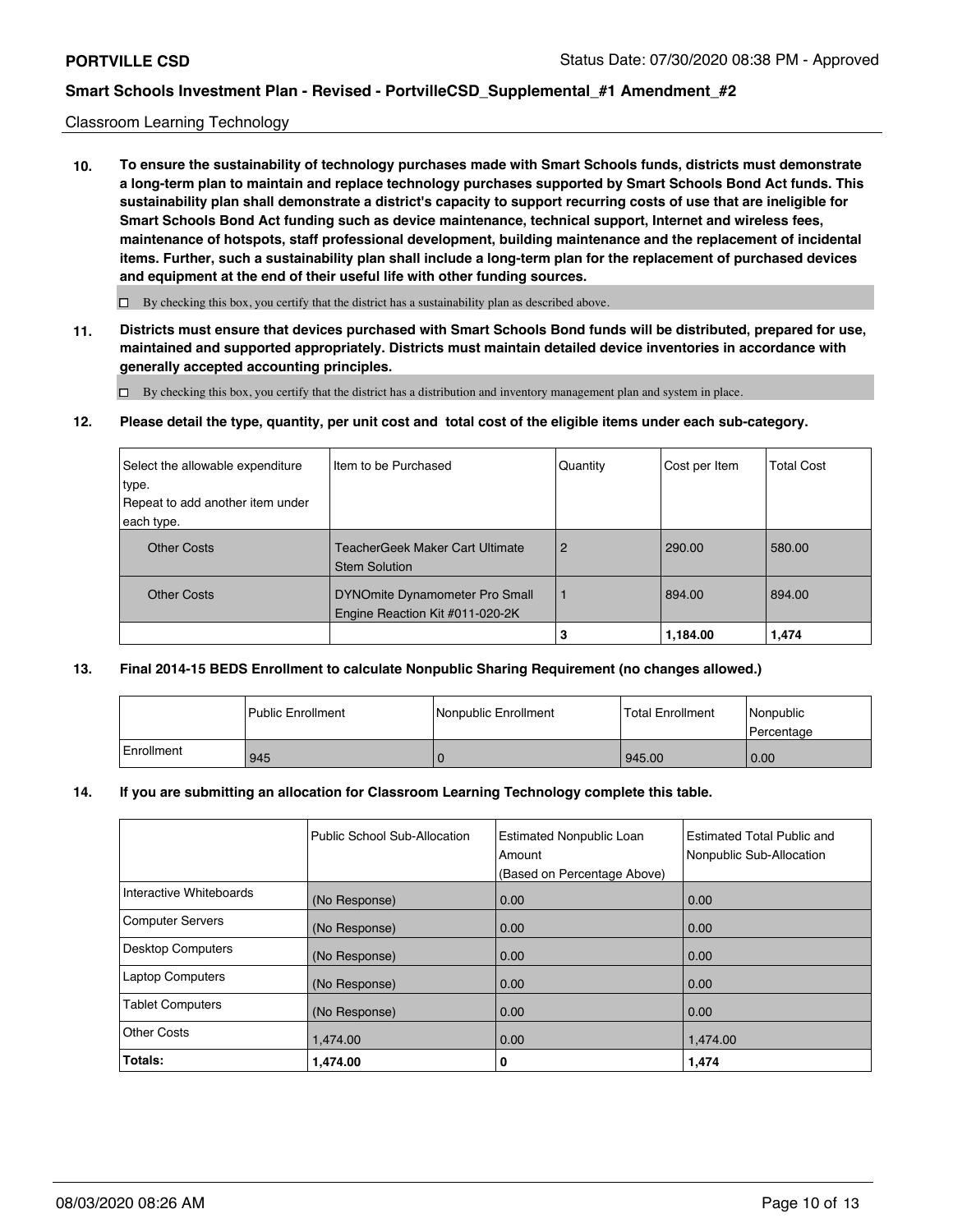### Pre-Kindergarten Classrooms

**1. Provide information regarding how and where the district is currently serving pre-kindergarten students and justify the need for additional space with enrollment projections over 3 years.**

(No Response)

- **2. Describe the district's plan to construct, enhance or modernize education facilities to accommodate prekindergarten programs. Such plans must include:**
	- **Specific descriptions of what the district intends to do to each space;**
	- **An affirmation that new pre-kindergarten classrooms will contain a minimum of 900 square feet per classroom;**
	- **The number of classrooms involved;**
	- **The approximate construction costs per classroom; and**
	- **Confirmation that the space is district-owned or has a long-term lease that exceeds the probable useful life of the improvements.**

(No Response)

**3. Smart Schools Bond Act funds may only be used for capital construction costs. Describe the type and amount of additional funds that will be required to support ineligible ongoing costs (e.g. instruction, supplies) associated with any additional pre-kindergarten classrooms that the district plans to add.**

(No Response)

**4. All plans and specifications for the erection, repair, enlargement or remodeling of school buildings in any public school district in the State must be reviewed and approved by the Commissioner. Districts that plan capital projects using their Smart Schools Bond Act funds will undergo a Preliminary Review Process by the Office of Facilities Planning.**

**Please indicate on a separate row each project number given to you by the Office of Facilities Planning.**

| Project Number |  |
|----------------|--|
| (No Response)  |  |
|                |  |

**5. Please detail the type, quantity, per unit cost and total cost of the eligible items under each sub-category.**

| Select the allowable expenditure | Item to be purchased | Quantity      | Cost per Item | <b>Total Cost</b> |
|----------------------------------|----------------------|---------------|---------------|-------------------|
| type.                            |                      |               |               |                   |
| Repeat to add another item under |                      |               |               |                   |
| each type.                       |                      |               |               |                   |
| (No Response)                    | (No Response)        | (No Response) | (No Response) | 0.00              |
|                                  |                      | υ             | 0.00          |                   |

**6. If you have made an allocation for Pre-Kindergarten Classrooms, complete this table. Note that the calculated Total at the bottom of the table must equal the Total allocation for this category that you entered in the SSIP Overview overall budget.**

| Totals:                                  | 0.00           |
|------------------------------------------|----------------|
| Other Costs                              | (No Response)  |
| Enhance/Modernize Educational Facilities | (No Response)  |
| Construct Pre-K Classrooms               | (No Response)  |
|                                          | Sub-Allocation |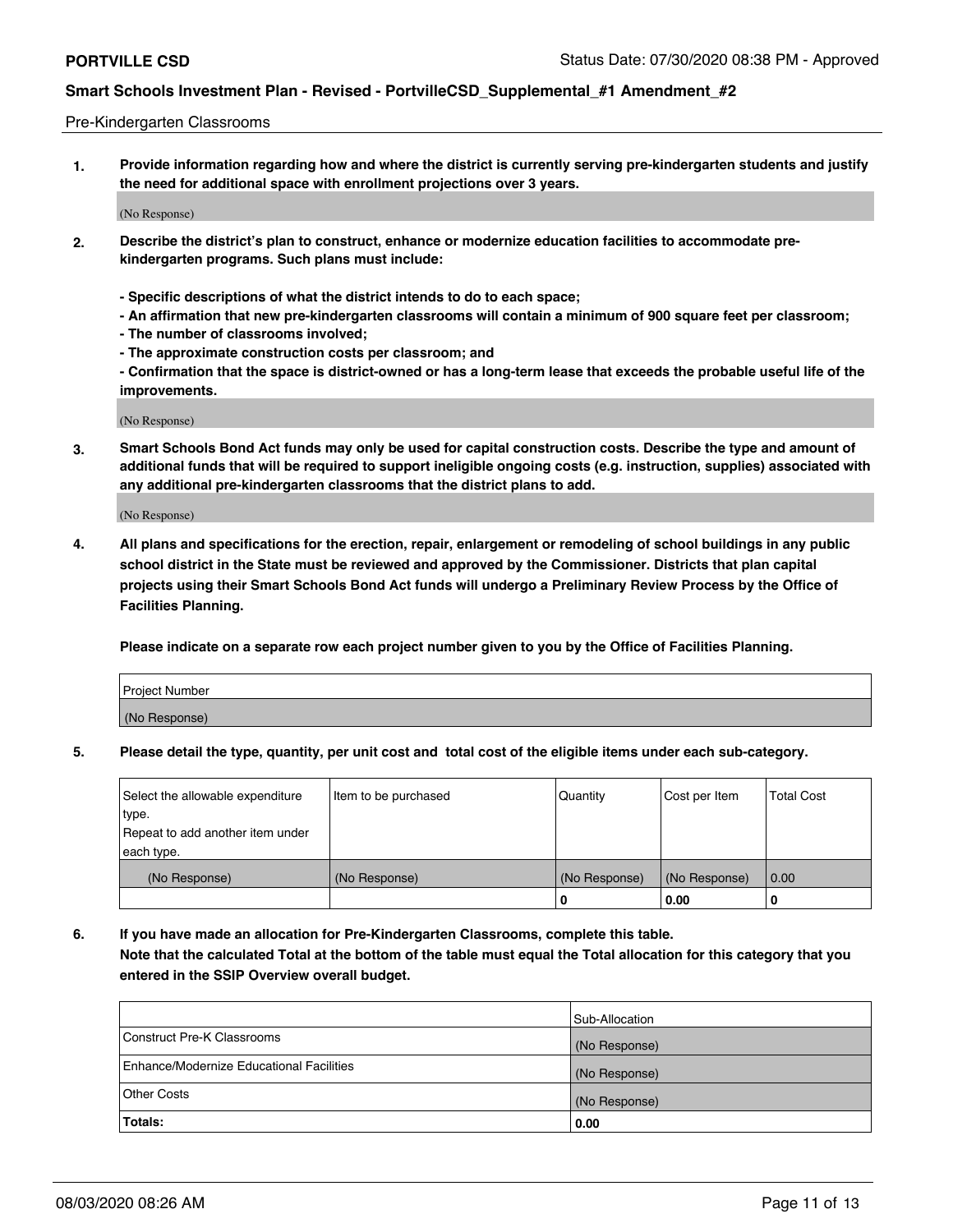Replace Transportable Classrooms

**1. Describe the district's plan to construct, enhance or modernize education facilities to provide high-quality instructional space by replacing transportable classrooms.**

(No Response)

**2. All plans and specifications for the erection, repair, enlargement or remodeling of school buildings in any public school district in the State must be reviewed and approved by the Commissioner. Districts that plan capital projects using their Smart Schools Bond Act funds will undergo a Preliminary Review Process by the Office of Facilities Planning.**

**Please indicate on a separate row each project number given to you by the Office of Facilities Planning.**

| Project Number |  |
|----------------|--|
|                |  |
|                |  |
| (No Response)  |  |
|                |  |

**3. For large projects that seek to blend Smart Schools Bond Act dollars with other funds, please note that Smart Schools Bond Act funds can be allocated on a pro rata basis depending on the number of new classrooms built that directly replace transportable classroom units.**

**If a district seeks to blend Smart Schools Bond Act dollars with other funds describe below what other funds are being used and what portion of the money will be Smart Schools Bond Act funds.**

(No Response)

**4. Please detail the type, quantity, per unit cost and total cost of the eligible items under each sub-category.**

| Select the allowable expenditure<br>∣type.<br>Repeat to add another item under | Item to be purchased | Quantity      | Cost per Item | <b>Total Cost</b> |
|--------------------------------------------------------------------------------|----------------------|---------------|---------------|-------------------|
| each type.<br>(No Response)                                                    | (No Response)        | (No Response) | (No Response) | 0.00              |
|                                                                                |                      | u             | 0.00          | 0                 |

**5. If you have made an allocation for Replace Transportable Classrooms, complete this table. Note that the calculated Total at the bottom of the table must equal the Total allocation for this category that you entered in the SSIP Overview overall budget.**

|                                                | Sub-Allocation |
|------------------------------------------------|----------------|
| Construct New Instructional Space              | (No Response)  |
| Enhance/Modernize Existing Instructional Space | (No Response)  |
| <b>Other Costs</b>                             | (No Response)  |
| Totals:                                        | 0.00           |